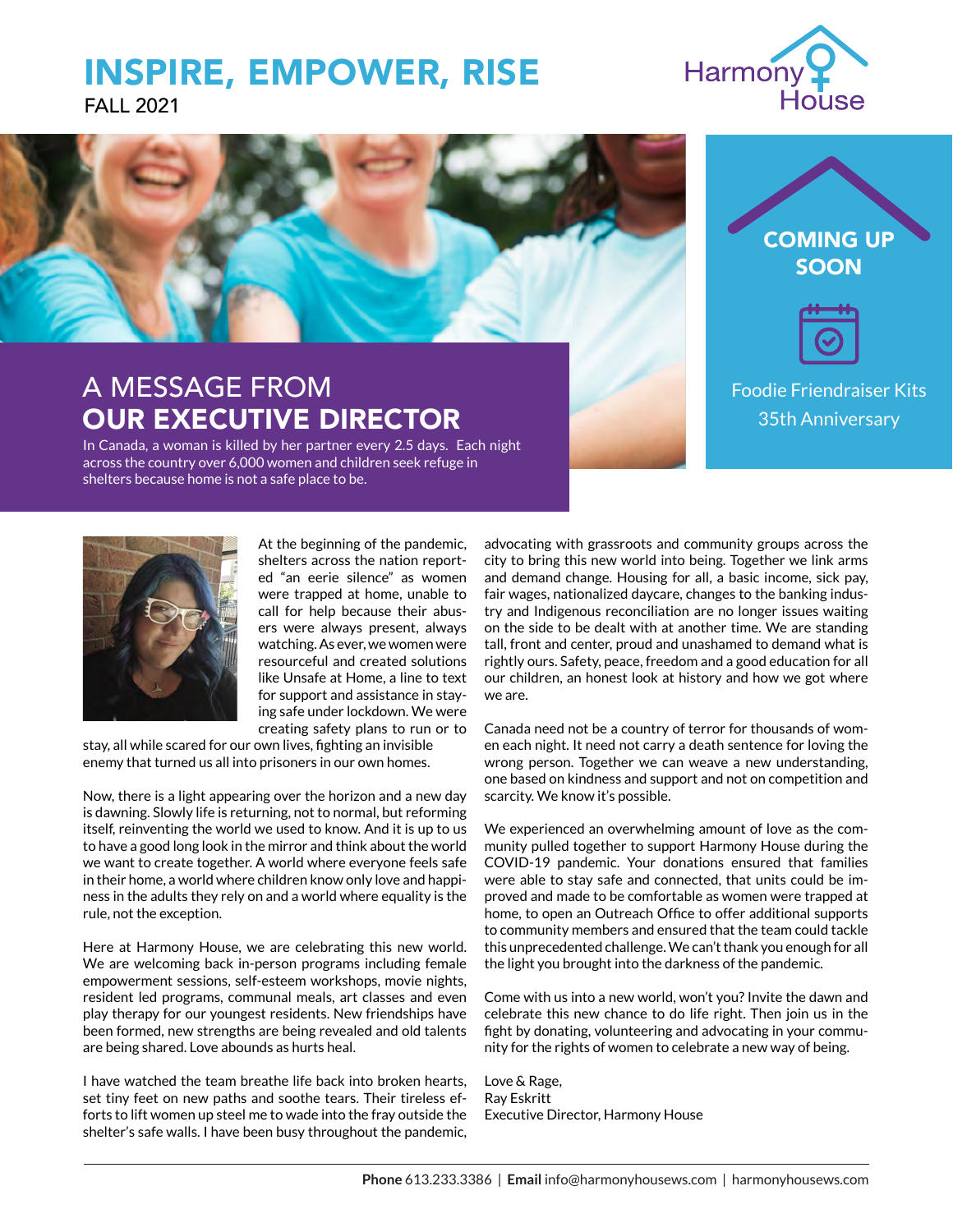# SOS, HARMONY HOUSE OUTREACH

### By Trysh Smith

Violence against women happens all over the world, and it is probably a lot more common than you think. It happens in our communities, albeit very often behind closed doors.

For us at Harmony House, outreach involves moving outside the walls of the agency to engage with the women and children experiencing violence. We help individuals understand their rights in abusive situations and what measures can be taken to heal from the trauma of abuse and get out of abusive situations.

Testimonial from a woman that has used Outreach services –

T<br>
When I started participating in the outreach program, I really<br>
needed help figuring out the whole family law and custody st<br>
l needed to be safe with the kids. So, I worked with the work<br>
with the wide needed help figuring out the whole family law and custody stuff. I needed to be safe with the kids. So, I worked with the worker and she had no other agenda – it was all about me, my children and our safety. - Jessica

This fall we are embarking on a new partnership with a housing agency in Ottawa (Ottawa Community Housing), and starting up a women's support group for those that received social housing, however, are needing some additional transitional support as they embark on their new journey. It is called **Project Impact** and will help women to navigate the complexities that come from being housed on their own for the first time, while healing from the impact of violence.





## EMPOWERING WOMEN, SISTERHOOD, THE WOMEN OF HARMONY HOUSE

By Mariam Farah

Facts show that Domestic Violence has increased since the onset of Covid. Forced isolation also meant that we received less calls for help and applications to come to Harmony House, as victims were home with their abusers. Thankfully the pandemic has changed its course and we are seeing more women access our services. With restrictions lifted we are also able to get back to the in-person programming we offer, to give women trauma informed support and resources needed to heal. We even started a new initiative called EmpowHER Hour, which is a resident-led program. In this program, women living at the shelter run a program for their fellow residents twice a month. In this program women have complete control over the program they would like to run, they build a budget and work with a staff member to create and deliver a program. This new initiative was meant to inspire women to inspire one another, and we have seen amazing results.

The pandemic has taught us all resilience. The immense strength and courage shown by the women living here at Harmony House, the strength that they show in impossible situations never ceases to amaze me. My hope for this upcoming year is that we can continue to support women and children overcome adversity and struggles.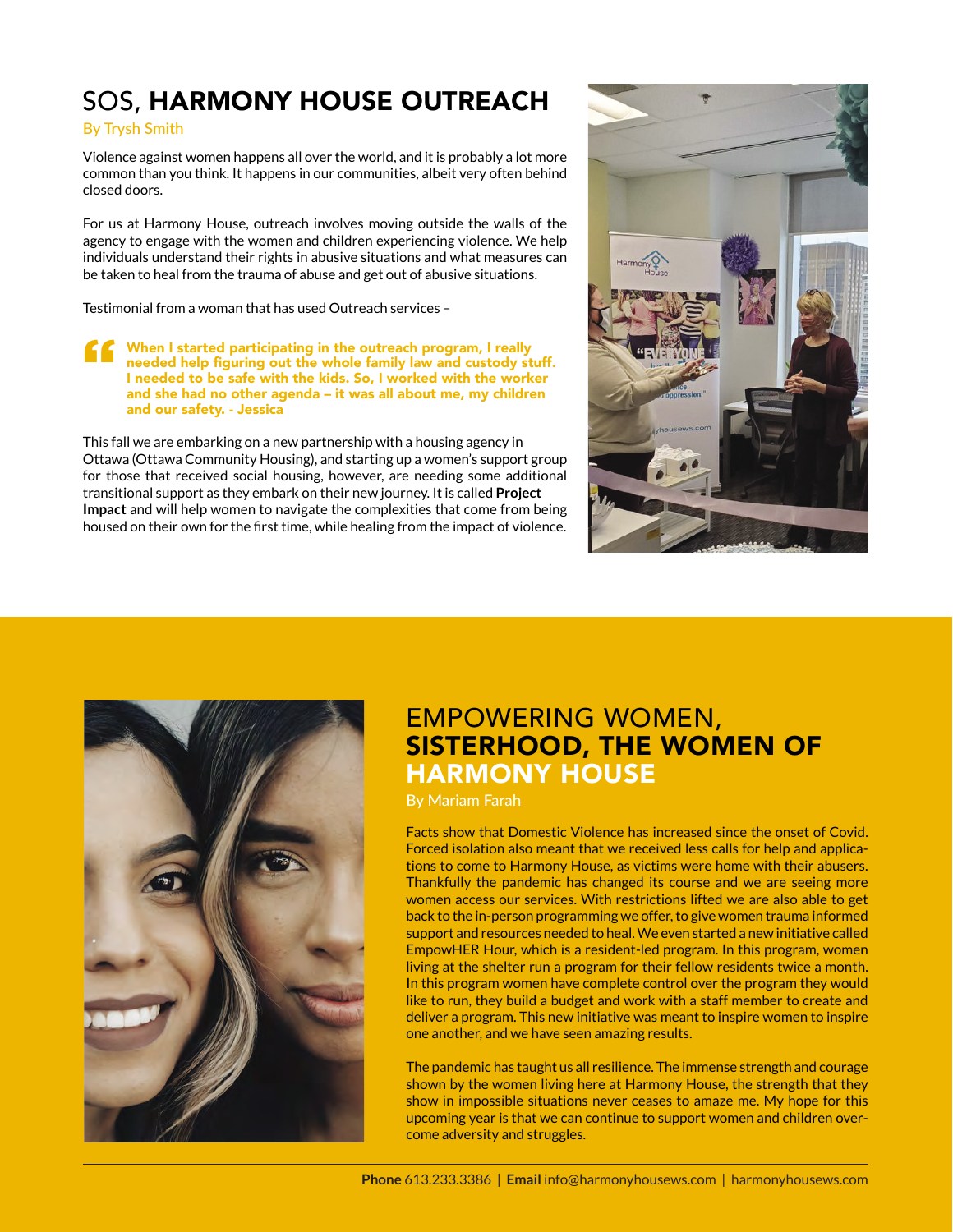

### SUMMER FUN AT HARMONY HOUSE

By Jade Lickers

Without accessible or affordable childcare, a mother can't work, can't go to appointments and can't heal. At Harmony House we are able to offer FREE daily childcare to all our residents, and even some evening care to give the women a reprieve and to help them on their journey.

This past summer we hired our first ever male staff – two of them actually! Both men once lived at Harmony House as young boys when their brave mothers left abusive situations. The children absolutely adore them and so do the staff. It's been wonderful to have some positive male role models around the house and it's been a very positive experience for the young men as well.

Another exciting venture was moving and renovating our old boardroom into a new childcare space! With a private bathroom, and 2 separate entrances the space is much more practical for the kids and for the rest of the office. We had a beautiful mural painted on it and have added a few items (like a sand table) to make it more interactive and inviting for all our children here.



# IF YOU CAN DO IT THEN I CAN DO IT TOO!



My name is Nadia and I'm the Peer Support Worker here at Harmony House. It took me a while to get here and it is thanks to the amazing staff and the community that my life turned out the way it has. I was a resident here once upon a time. Twice in fact! And I wasn't always the easiest resident, but I had my share of demons to overcome.

Once I was finally on my feet and living with my 4 boys in the community, I came back to volunteer and I loved it. Then I started getting invited to speak at events in the community about my perspective as a resident in the shelter and how it helped me and my boys.

Today I'm grateful and privileged to be back here to provide emotional support, share knowledge and to provide practical assistance to the woman who walk through our doors fleeing violence and are seeking

### a safe place for a fresh start to begin their healing journey.

I am joyfully committed to supporting women to break the vicious cycle of violence and abuse. I'm grateful when the women trust me to walk along side with them on their toughest days. I show up as an example of success and use my personal experience to foster meaningful relationships. In my work, I emphasize through the telling of my story that recovery is possible.

Sometimes I sit and listen to the women, sometimes we go for walks in the community, and sometimes I help them cook or clean as they get overwhelmed. Meeting them where they are at and going from there is what makes this role so important.

The best part of being a Peer Support Worker is that the women get to witness that change is possible. The woman will often say to me "if you can do it, then I can do it too".